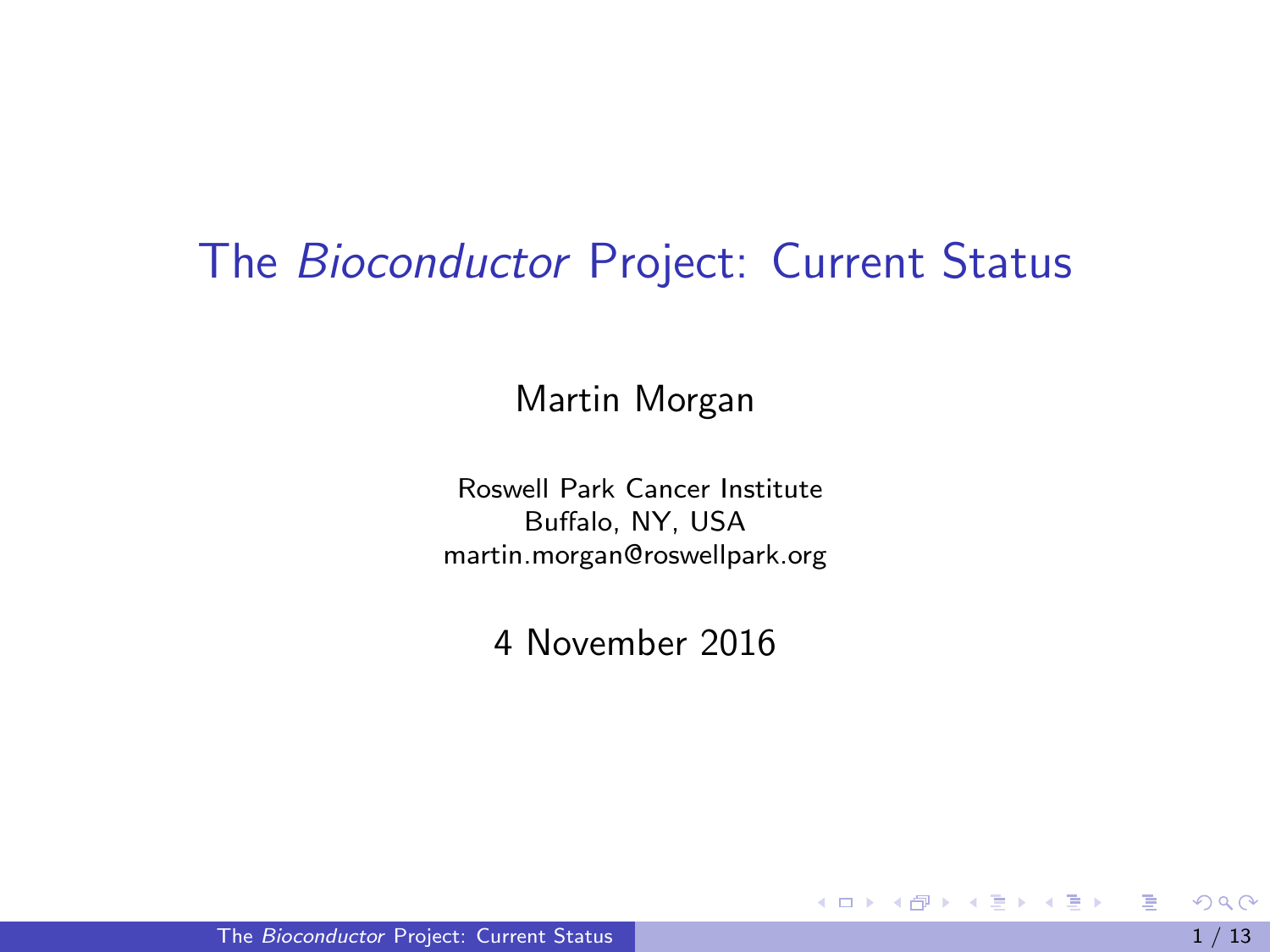## <span id="page-1-0"></span>Bioconductor







National Human Genome



<https://bioconductor.org> <https://support.bioconductor.org> Analysis and comprehension of high-throughput genomic data.

- Started 2002
- 1296 R packages developed by 'us' and user-contributed.

Well-used and respected.

- 43k unique IP downloads / month.
- 17,000 PubMedCentral citations.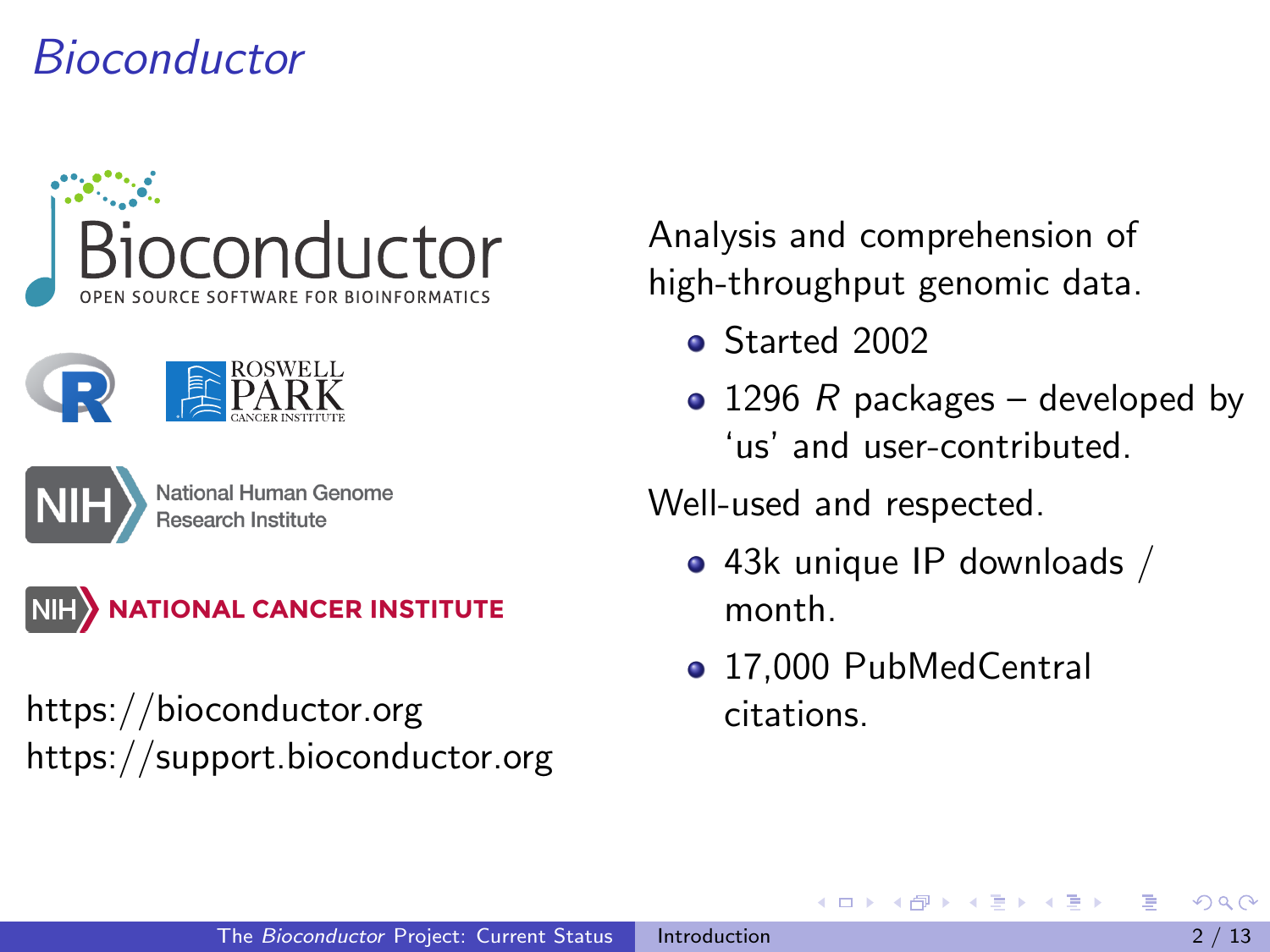# <span id="page-2-0"></span>State of the project

- **•** Packages
- **o** Users
- Web & support sites
- **•** Training & meetings
- **Release & devel builders**
- **•** Funding
- Governance: (annual) Scientific Advisory Board; (monthly) Technical Advisory Board

ミメスミメ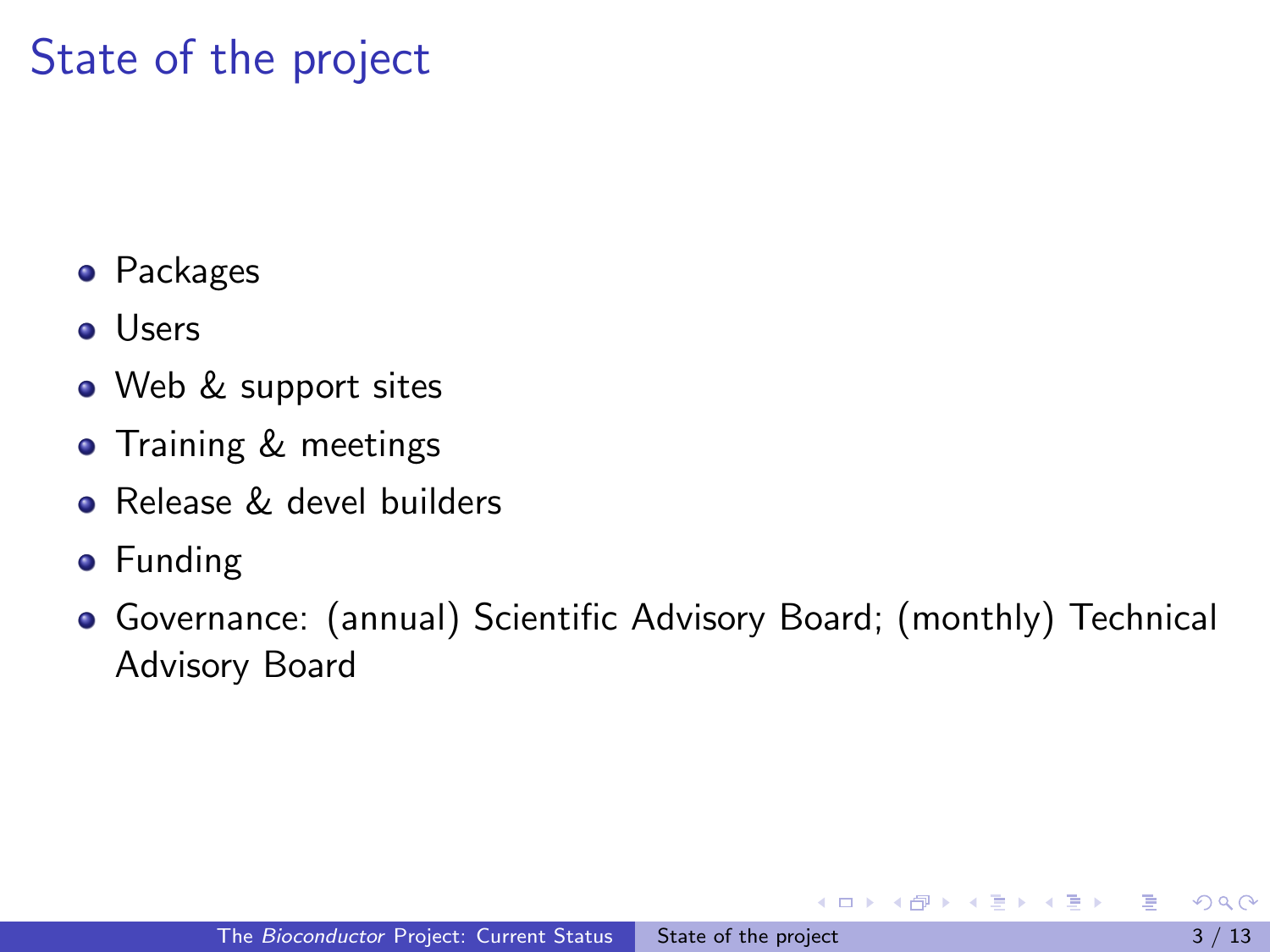#### <span id="page-3-0"></span>Recent developments

- New package reviews
- [ExperimentHub](http://bioconductor.org/packages/ExperimentHub) and [AnnotationHub](http://bioconductor.org/packages/AnnotationHub)
- Large data representation: [HDF5Array](http://bioconductor.org/packages/HDF5Array)
- (Sneak peak) Organism.dplyr

Э×.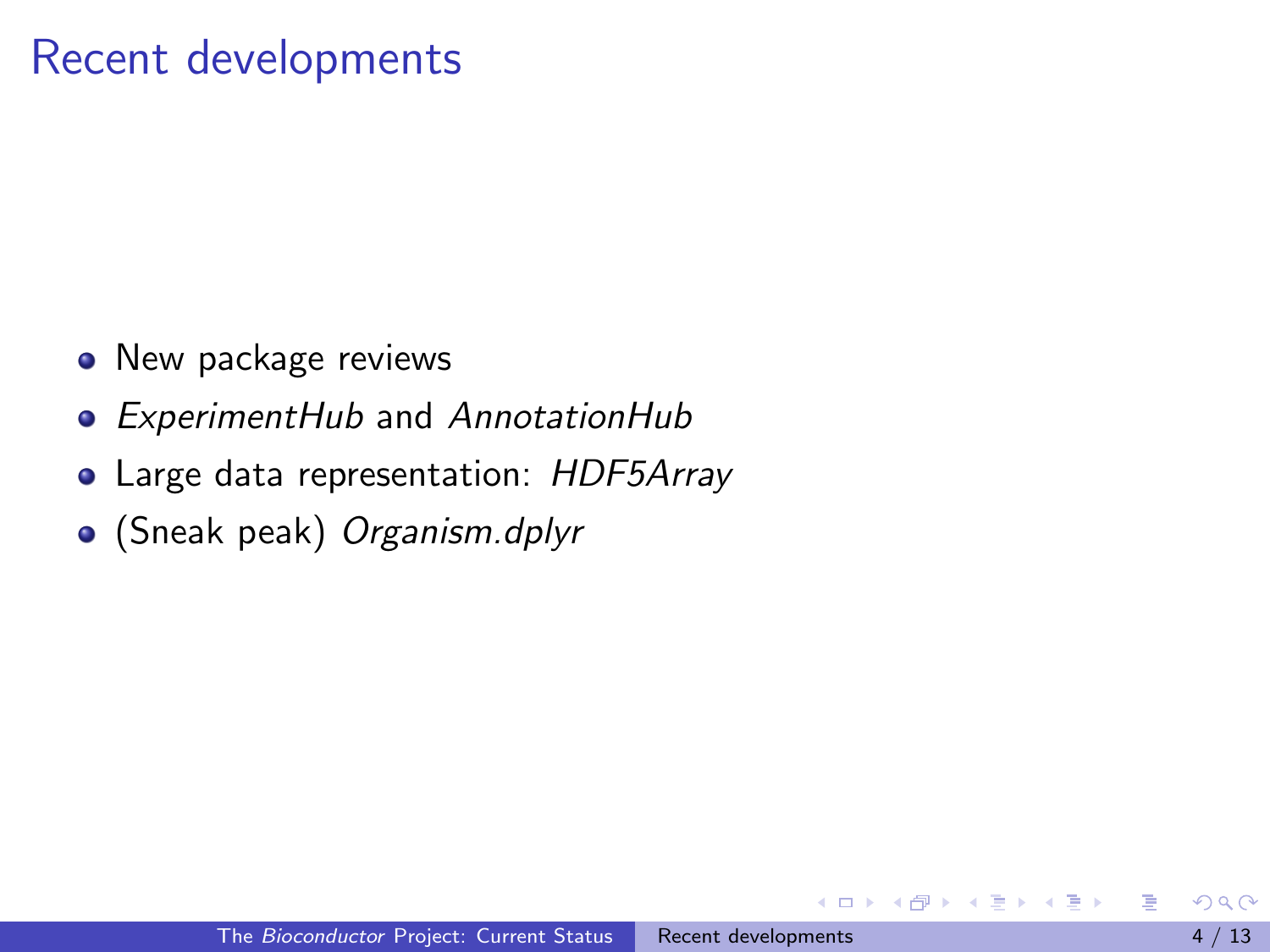## <span id="page-4-0"></span>[HDF5Array](http://bioconductor.org/packages/HDF5Array)

```
library(HDF5Array) # available in release & devel
n = 10000; m = 1000; # very large size
h5 = HDF5Array(matrix(rnorm(n * m), n))h5 + h5 # 'delayed' computation
library(SummarizedExperiment)
SummarizedExperiment(h5) # rich context
```
KORKA ERKER EI VAN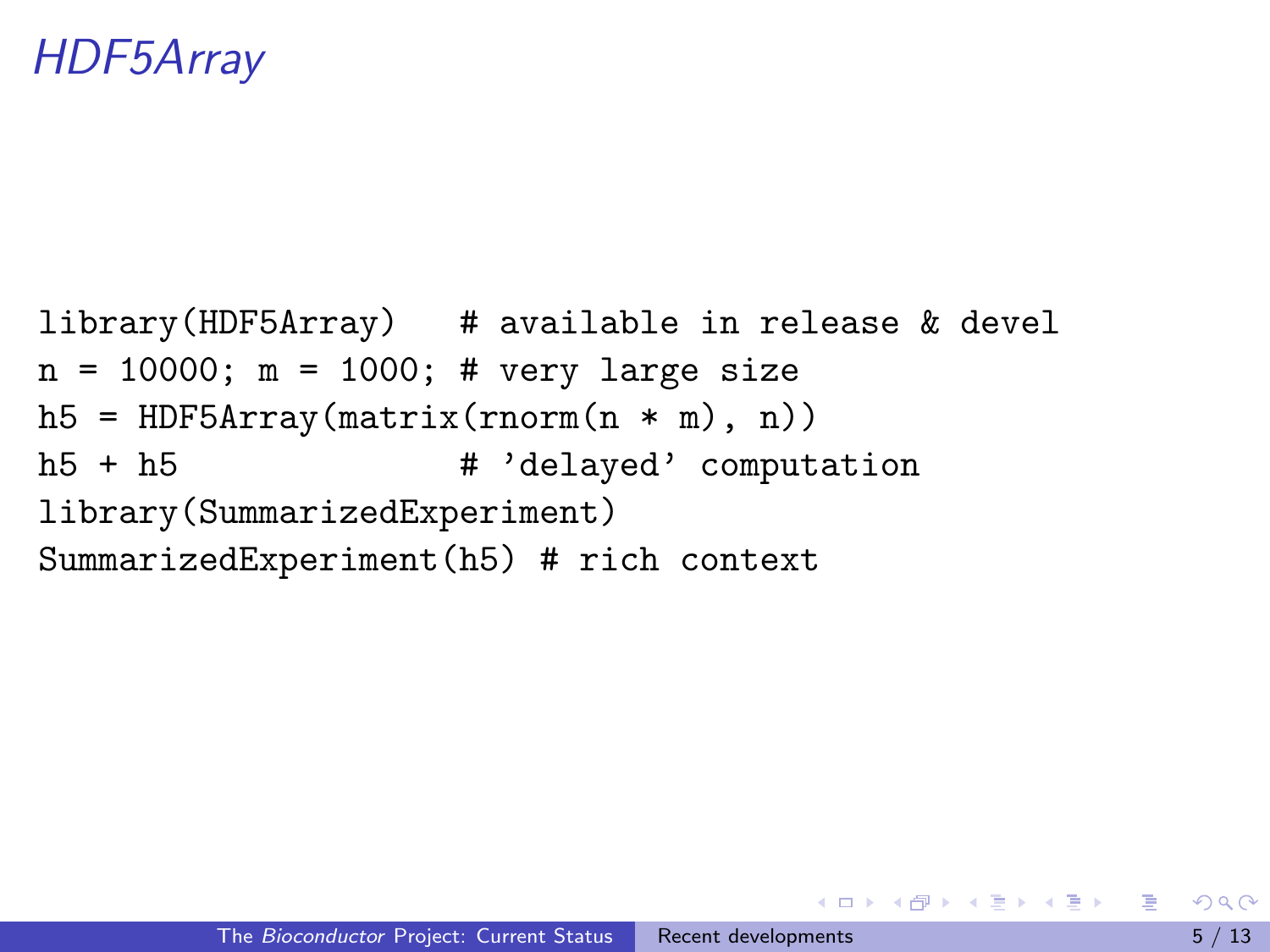#### <span id="page-5-0"></span>Sneak peak: Organism.dplyr

- > library(Organism.dplyr) # not yet publicly available > src = src\_ucsc("Homo sapiens") # any org.\* + TxDb.\* using org.Hs.eg.db, TxDb.Hsapiens.UCSC.hg38.knownGene > src
- src: sqlite 3.8.6 [/home/mtmorgan/organism\_dplry.sqlite]
- tbls: id, id\_accession, id\_go, id\_go\_all, id\_omim\_pm, id\_protein, id\_transcript, ranges\_cds, ranges\_exon, ranges\_gene, ranges\_tx
- > tbl(src, 'id') %>% filter(symbol == 'BRCA1') %>% select(ensembl, symbol, genename)
- > exons(src, filter=list(symobl='BRCA1')) # GRanges
- > exons\_tbl(src, filter=list(symbol='BRCA1')) # tibble

K ロ ▶ K 個 ▶ K 로 ▶ K 로 ▶ - 로 - K 9 Q @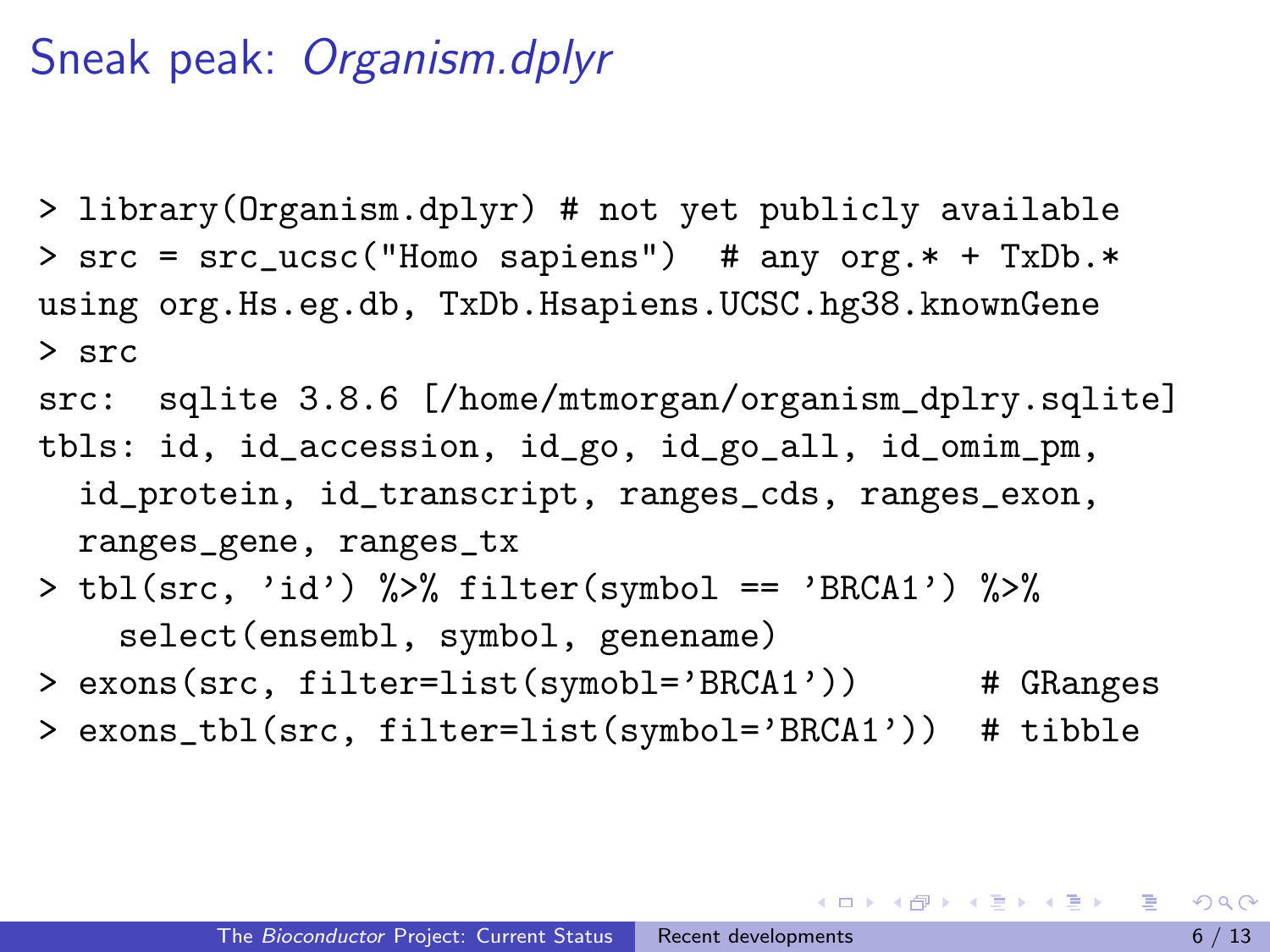## <span id="page-6-0"></span>Programming best practices

- Reuse & interoperability
- Correct, robust, efficient (vectorized) code; [BiocParallel](http://bioconductor.org/packages/BiocParallel)
- Documentation: classic or [roxygen2](http://cran.fhcrc.org/web/packages/roxygen2/index.html)
- Testing: [RUnit](http://cran.fhcrc.org/web/packages/RUnit/index.html) or [testthat](http://cran.fhcrc.org/web/packages/testthat/index.html)
- Classic, tidy, and semantically rich data

化重复 化重变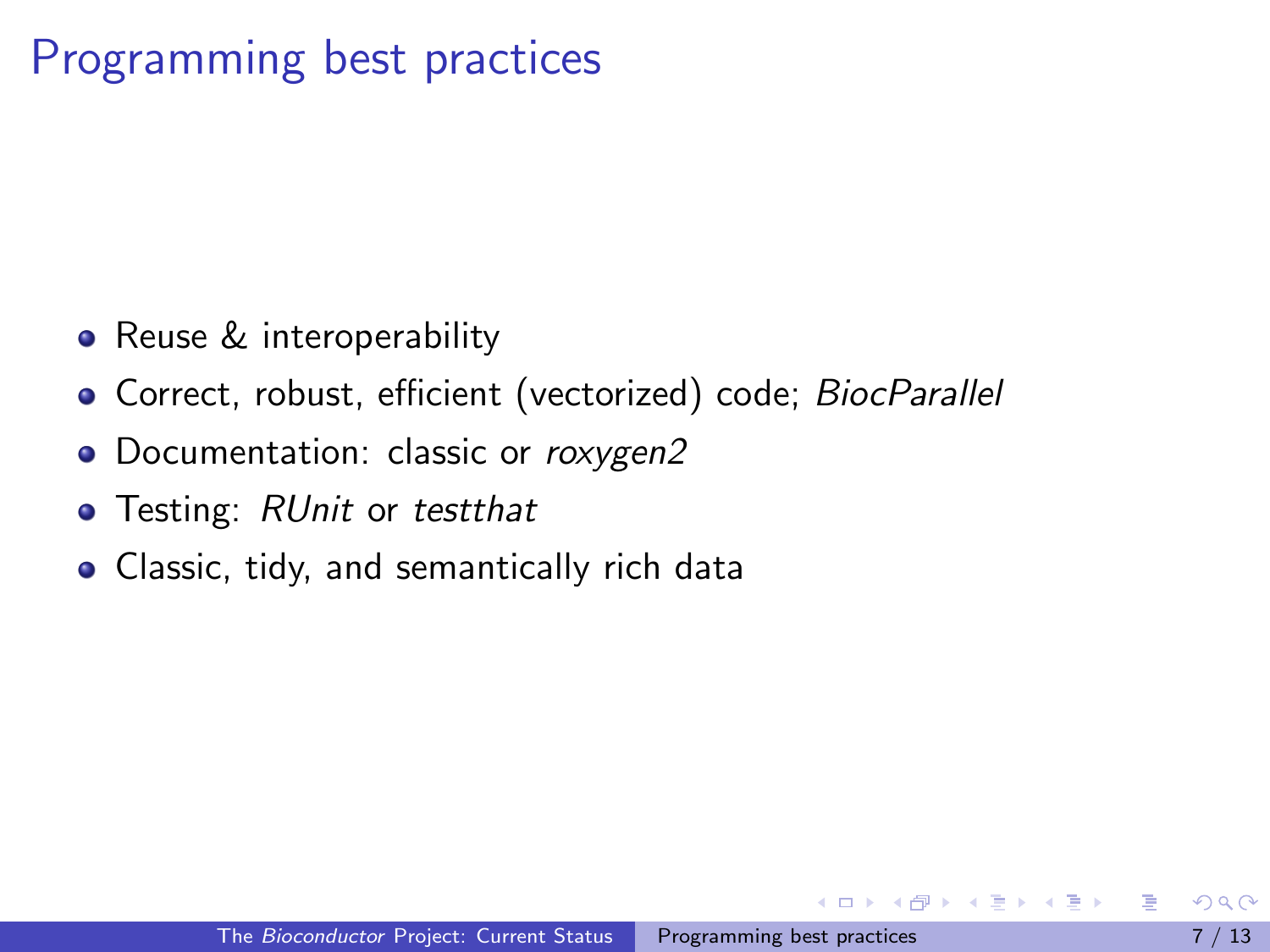<span id="page-7-0"></span>Correct, robust, efficient. . .

```
f = function(n) {
  x =integer(0)for (i in 1:n)
      x = c(x, i)x
}
microbenchmark(f(1000),
  f(10000), f(100000))
```

```
f1 = function(n)x =integer(n)for (i in 1:n)
   x[i] = ix
```
}

```
f2 = function(n)vapply(1:n, c, integer(1))
```

```
f3 = function(n)seq_len(n)
```
## correct identical(f(100), f3(100))

イタト イミト イミト

## robust!  $f(0)$ :  $f3(0)$ 

```
## efficient
system.time(f3(1e9)
```
 $\equiv$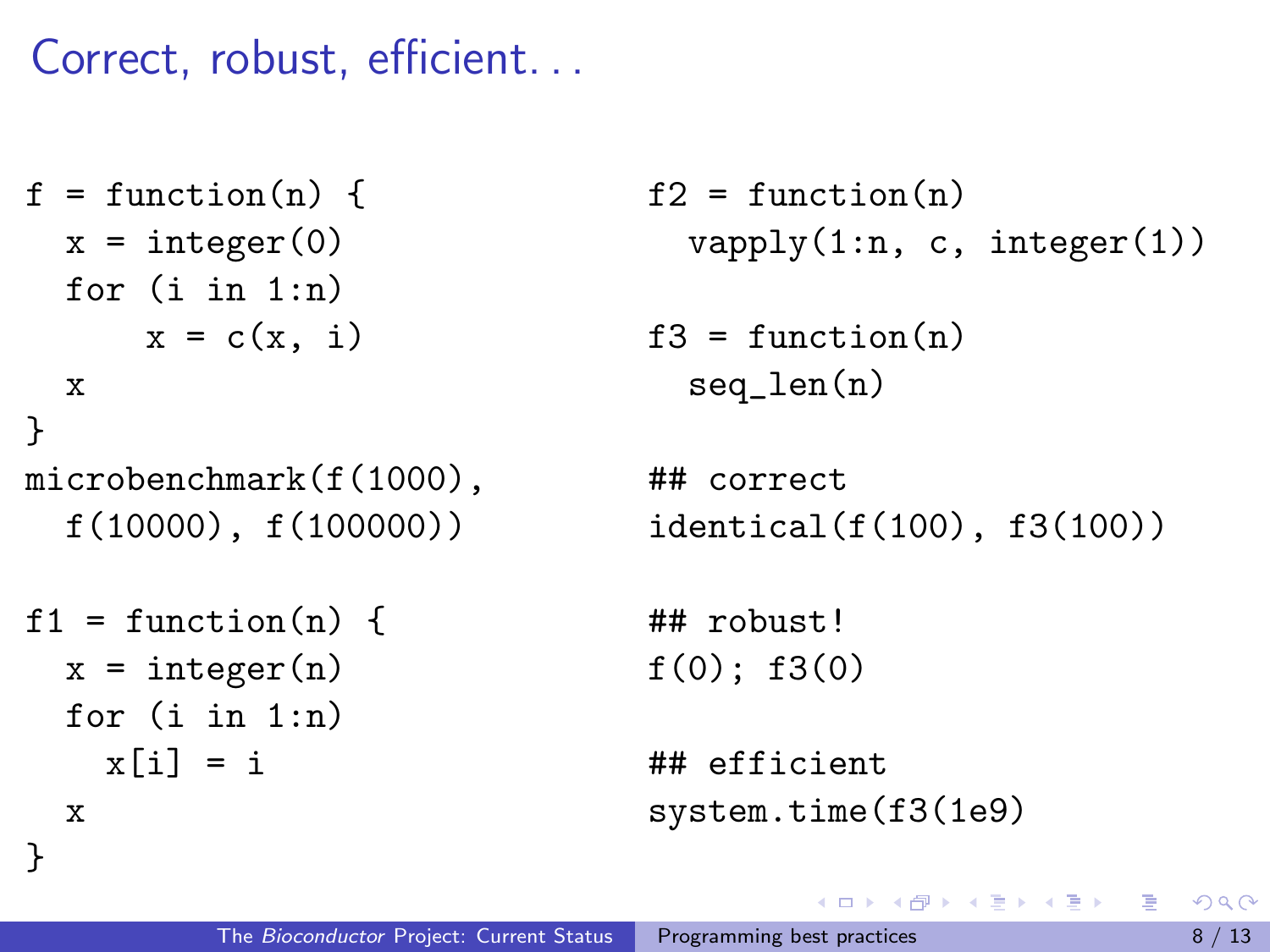<span id="page-8-0"></span>Classic, tidy, rich: RNA-seq count data

Classic

• Sample x (phenotype  $+$  expression) Feature data.frame

**Tidy** 

'Melt' expression values to two long columns, replicated phenotype columns. End result: long data frame.

Rich, e.g., SummarizedExperiment

• Phenotype and expression data manipulated in a coordinated fashion but stored separately.

御 ▶ イ君 ▶ イ君 ▶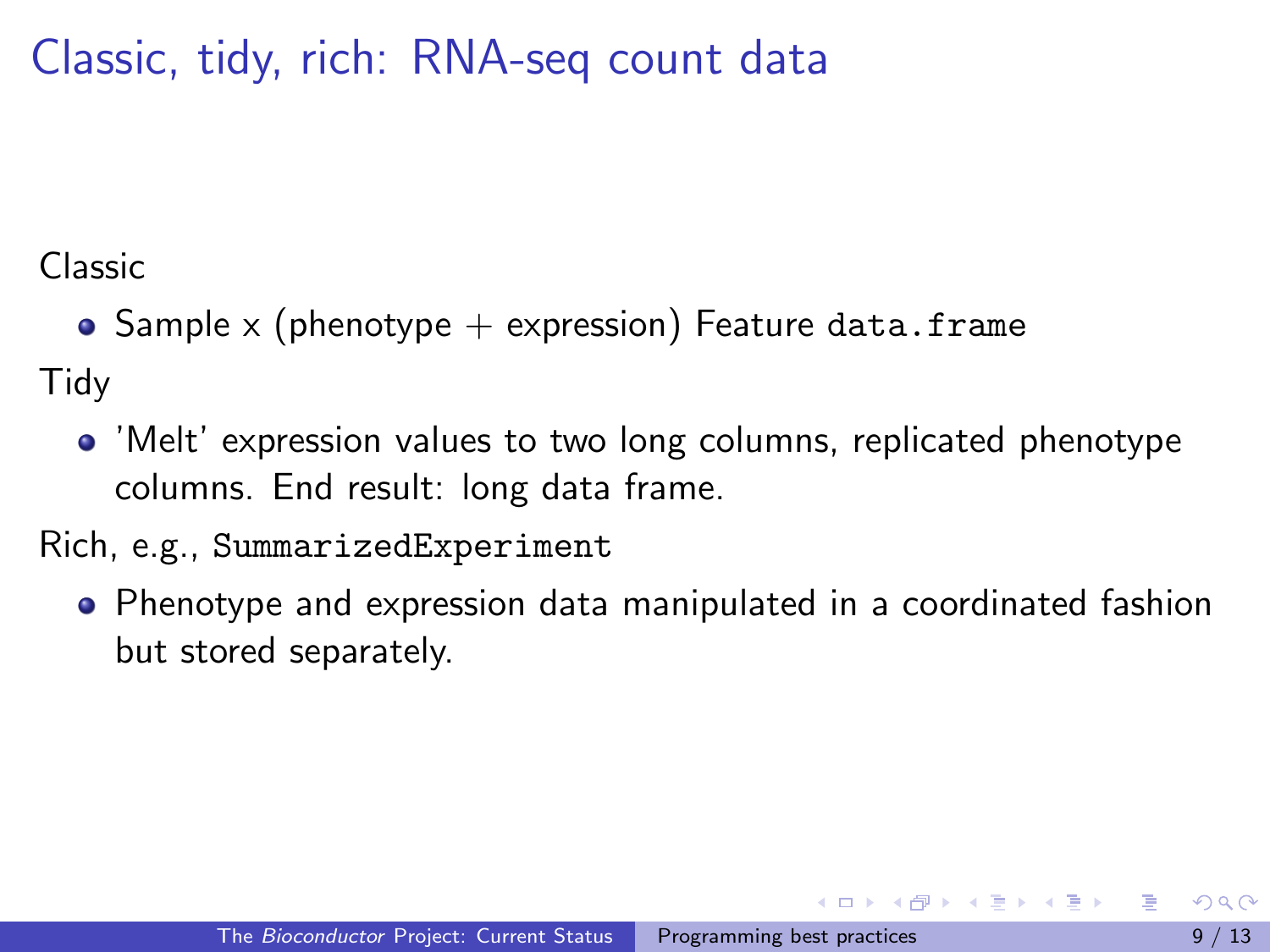#### <span id="page-9-0"></span>Classic, tidy, rich: RNA-seq count data

df0  $\leftarrow$  as.data.frame(list(mean=colMeans(classic[, -(1:22)]))) df1 <- tidy %>% group\_by(probeset) %>% summarize(mean=mean(exprs)) df2 <- as.data.frame(list(mean=rowMeans(assay(rich))))  $ggplot(df1, aes(mean)) + geom-density()$ 

イ母 トラミチ マミチー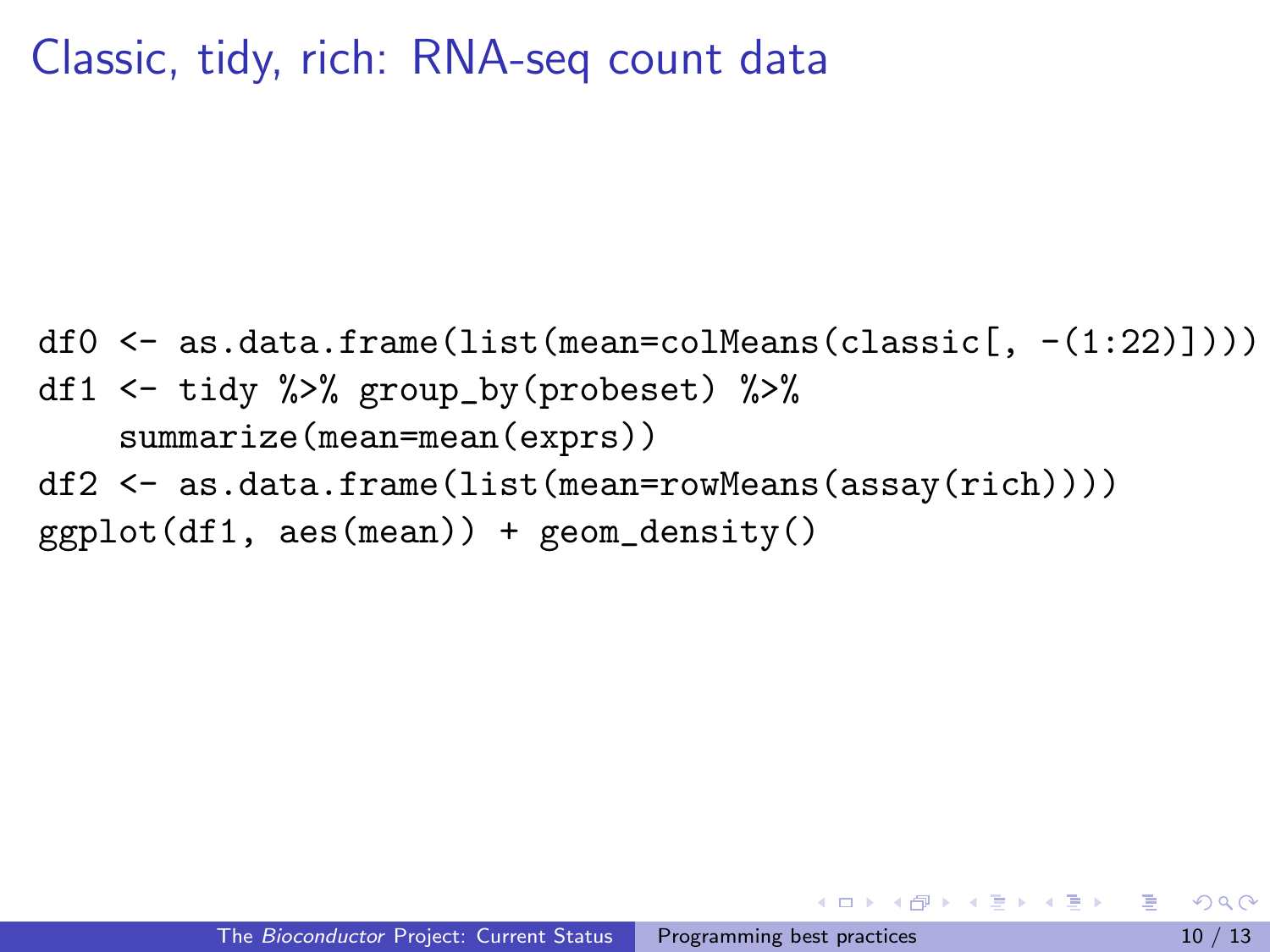<span id="page-10-0"></span>Classic, tidy, rich: RNA-seq count data

Vocabulary

- Classic: extensive
- Tidy: restricted endomorphisms
- Rich: extensive, meaningful
- Constraints (e.g., probes & samples)
	- **•** Tidy: implicit
	- Classic, Rich: explicit

Flexibility

- Classic, tidy: general-purpose
- Rich: specialized

Programming contract

- Classic, tidy: limited
- Rich: strict

Lessons learned / best practices

- Considerable value in semantically rich structures
- Current implementations trade-off user and developer convenience
- **•** Endomorphism, simple vocabulary, consistent paradigm aid use

イロト イ押ト イヨト イヨト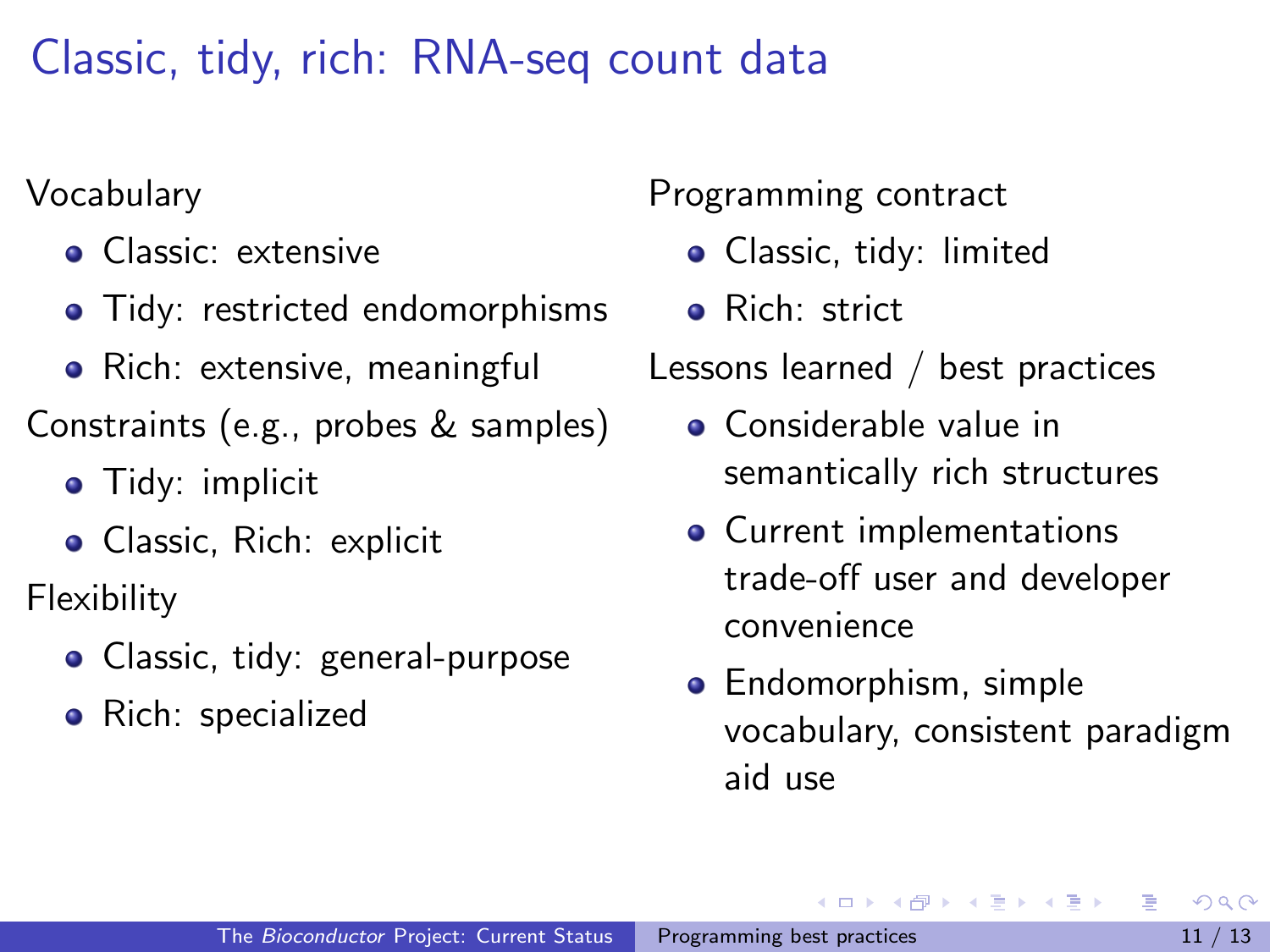### <span id="page-11-0"></span>Future challenges

Git

- **Cloud.** Possible visions:
	- $\blacktriangleright$  As now, but 'in the cloud'
	- Integrated with 'third party' compute efforts, e.g., NCI, NIH in the United States

÷

 $\mathbf{A} \oplus \mathbf{B}$   $\mathbf{A} \oplus \mathbf{B}$   $\mathbf{A} \oplus \mathbf{B}$ 

4 **D** F